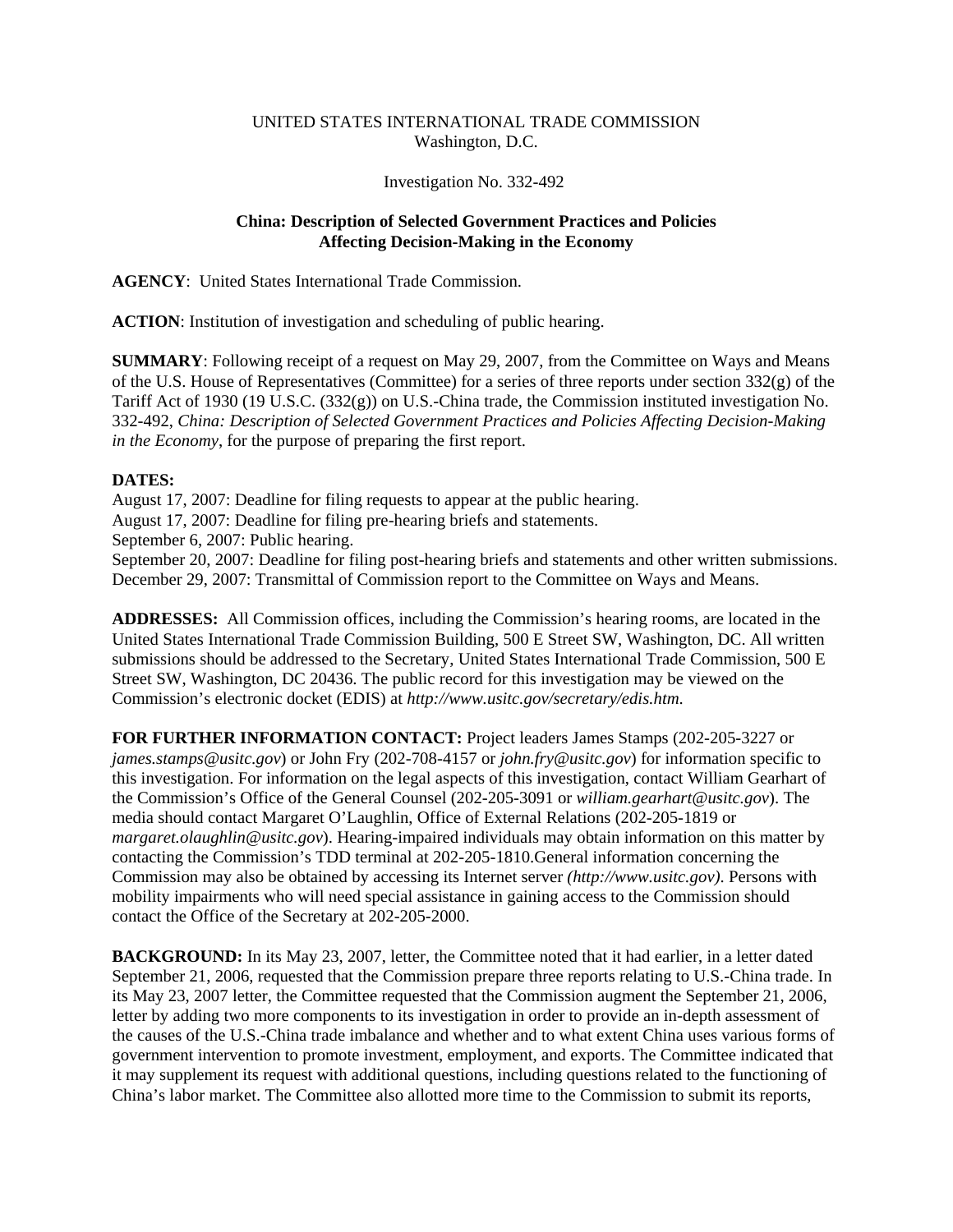with the first report under the revised schedule to be delivered 7 months after receipt of the letter and the second and third reports, 14 and 24 months after receipt of the letter, respectively.

This notice announces institution of an investigation related to preparation of the first report described in the Committee's May 23, 2007, letter. The Commission will issue notices concerning investigations that relate to preparation of the second and third reports at a later date. In its letter the Committee also expanded the scope of ongoing Commission investigation No. 332-478, *U.S.-China Trade: Implications of U.S.-Asia-Pacific Trade and Investment Trends*. The report in that investigation will be the third in the series of three reports, and the Committee has extended the transmittal date to May 29, 2009.

As requested by the Committee, in its first report the Commission will describe and where possible quantify the practices and policies that central, provincial, and local government bodies in China use to support and attempt to influence decision making in China's agricultural, manufacturing and services sectors, and by individual firms. The Commission's report will include, but not be limited to, chapters describing government policies and interventions related to: (1) the privatization of state-owned enterprises and private ownership; (2) price coordination; (3) industrial development, particularly policies that target specific industries; (4) the banking and finance sectors, including policies and interventions to promote indicative lending and on the treatment of nonperforming loans; (5) utility rates; (6) infrastructure development; (7) taxation; (8) restraints on imports and exports; (9) research and development; (10) worker training and retraining; and (11) the rationalization and closure of uneconomic enterprises. The Committee also requested that the Commission include an analysis of the likely impact of a recently announced policy directive from China's State-Owned Assets Supervision and Administration Commission, which the Committee indicated raises serious concerns about China's interventions in a number of sectors.

As requested by the Committee, the Commission will provide its first report to the Committee by December 29, 2007.

**PUBLIC HEARING:** A public hearing in connection with this investigation and report will be held at the U.S. International Trade Commission Building, 500 E Street SW, Washington, DC, beginning at 9:30 a.m. on September 6, 2007. Requests to appear at the public hearing should be filed with the Secretary, no later than 5:15 p.m., August 17, 2007, in accordance with the requirements in the "Written Submissions" section below. In the event that, as of the close of business on August 17, 2007, no witnesses are scheduled to appear at the hearing, the hearing will be canceled. Any person interested in attending the hearing as an observer or nonparticipant may call the Secretary to the Commission (202-205-2000) after August 17, 2007, for information concerning whether the hearing will be held.

The Commission is also interested in receiving public comments, through hearing testimony or written submissions, identifying the industries, products, or services in which Chinese government policies and interventions are prevalent and in which leading U.S. exports have not penetrated the Chinese market, as well as public comments regarding the sectors that are perceived to be the primary drivers of the U.S.- China trade deficit.

**WRITTEN SUBMISSIONS**: In lieu of or in addition to participating in the hearing, interested parties are invited to submit written statements and briefs concerning this investigation. All written submissions, including requests to appear at the hearing, statements, and briefs, should be addressed to the Secretary to the Commission. All pre-hearing briefs and statements should be filed not later than 5:15 p.m., August 17, 2007; and all post-hearing briefs and statements and all other written submissions should be filed not later than 5:15 p.m., September 20, 2007. All written submissions must conform with the provisions of section